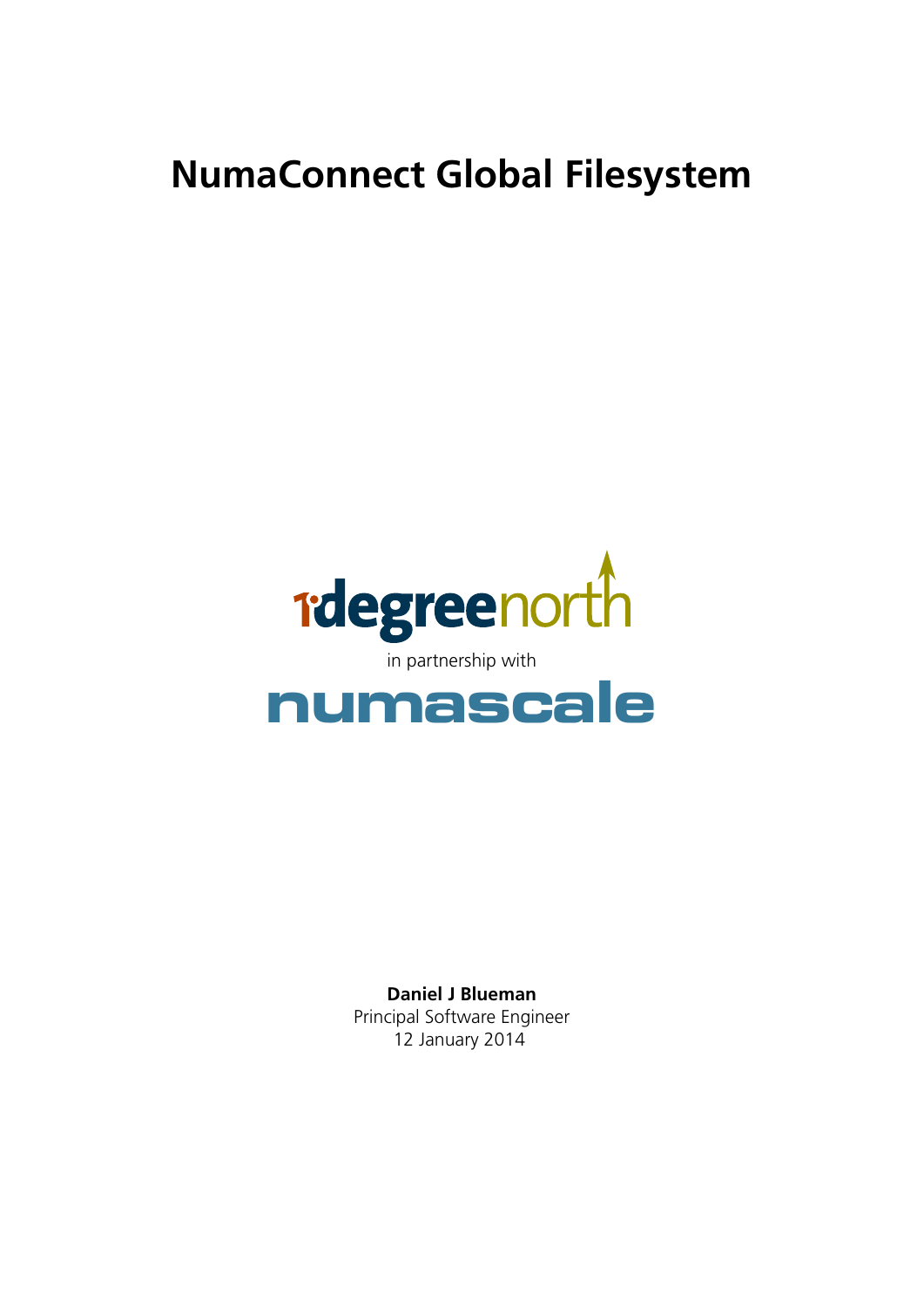## **1 Introduction**

The Numascale NumaConnect product was extended to include remote I/O, allowing discovery, resource allocation and memory-mapped IO routing to remote servers, in a federated multiserver system.

Code modifications were introduced starting with bootloader revision 18, leading to an initial implementation in bootloader revision 23 and functional completeness for revision 27. Further fixes for certain servers were intoduced in revision 28, with the intent of enabing remote IO by default in the next bootloader release. The list of commits in the main IO resource scanning and allocation file is included in Appendix A. The bootloader code is open-sourced and published at https://github.com/numascale/nc-utils .

The capability was demonstrated at the Supercomputing 2013 conference, with three Nvidia GPUs and a single Nvidia CUDA application running across all three GPUs to deliver 2.2TFLOPS [compute performance.](�� h t t p s : / / g i t h u b . c o m / n u m a s c a l e / n c - u t i l s )

## **2 Global filesystem capability**

The current research and development system uses three AIC Octans servers, each with a locallyattached solid-state disk.

The federated system is booted with the 'remote-io' option, and after boot, we see three host to PCI bridges (for full listing, see Appendix B):

# lspci

```
0000:00:00.0 Host bridge: Advanced Micro Devices, Inc. [AMD/ATI]
             RD890 Northbridge only dual slot (2x16) PCI-e GFX Hydra part (rev 02)
0001:00:00.0 Host bridge: Advanced Micro Devices, Inc. [AMD/ATI]
            RD890 Northbridge only dual slot (2x16) PCI-e GFX Hydra part (rev 02)
0002:00:00.0 Host bridge: Advanced Micro Devices, Inc. [AMD/ATI]
             RD890 Northbridge only dual slot (2x16) PCI-e GFX Hydra part (rev 02)
```
On which there are three disk controllers:

```
# lspci -s 00:11.0
0000:00:11.0 SATA controller: Advanced Micro Devices, Inc. [AMD/ATI]
             B7x0/SB8x0/SB9x0 SATA Controller [AHCI mode]
0001:00:11.0 SATA controller: Advanced Micro Devices, Inc. [AMD/ATI]
             SB7x0/SB8x0/SB9x0 SATA Controller [AHCI mode]
0002:00:11.0 SATA controller: Advanced Micro Devices, Inc. [AMD/ATI]
             SB7x0/SB8x0/SB9x0 SATA Controller [AHCI mode]
```
All the other non-legacy devices are present, so there are six ethernet controllers and so on. When the kernel boots, we see the controllers initialising: first:

[ 6.289805] ahci 0000:00:11.0: AHCI 0001.0100 32 slots 6 ports 3 Gbps 0x3f impl SATA mode [ 6.310178] scsi2 : ahci

[ 6.334389] ata3: SATA max UDMA/133 abar m1024@0xfa107000 port 0xfa107100 irq 80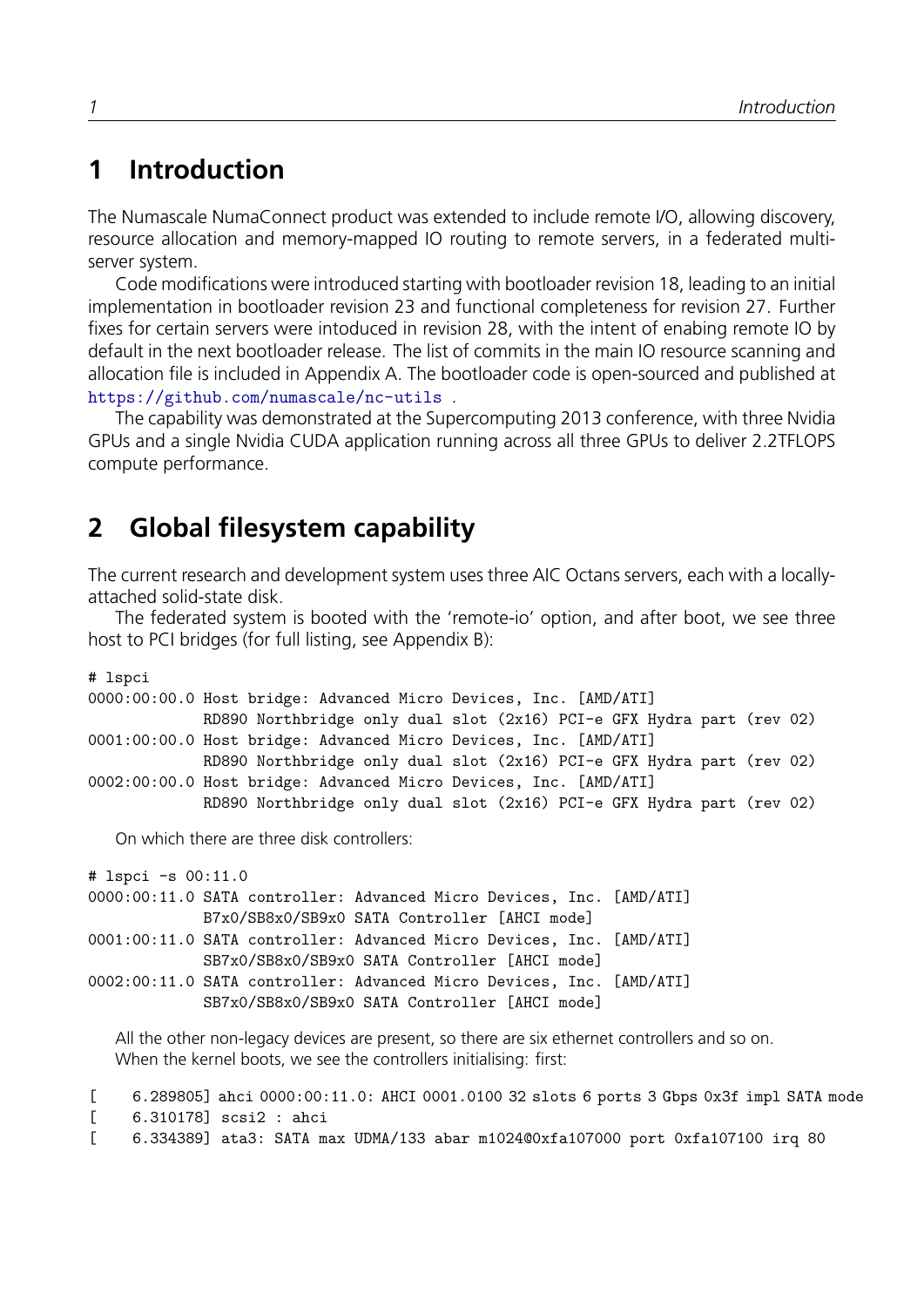```
second:
[ 6.383539] ahci 0001:00:11.0: AHCI 0001.0100 32 slots 6 ports 3 Gbps 0x3f impl SATA mode
[ 6.406543] scsi8 : ahci
[ 6.428333] ata9: SATA max UDMA/133 abar m1024@0x50000000 port 0x50000100 irq 81
third:
[ 6.432371] ahci 0002:00:11.0: AHCI 0001.0100 32 slots 6 ports 3 Gbps 0x3f impl SATA mode
[ 6.436453] scsi14 : ahci
[ 6.438216] ata15: SATA max UDMA/133 abar m1024@0x52300000 port 0x52300100 irq 82
   the disks are then probed:
[ 6.852290] ata3.00: ATA-7: SAMSUNG SSD PM800 2.5" 128GB, VBM24D1Q, max UDMA/100
[ 6.923335] ata15.00: ATA-8: OCZ-AGILITY3, 2.25, max UDMA/133
[ 13.176246] ata9.00: ATA-8: INTEL SSDSA2CT040G3, 4PC10362, max UDMA/133
[ 13.194964] sd 2:0:0:0: [sda] 250069680 512-byte logical blocks: (128 GB/119 GiB)
[ 13.239496] sd 8:0:0:0: [sdb] 78165360 512-byte logical blocks: (40.0 GB/37.2 GiB)
[ 13.243659] sd 14:0:0:0: [sdc] 117231408 512-byte logical blocks: (60.0 GB/55.8 GiB)
   and available to use:
# lsblk
NAME MAJ:MIN RM SIZE RO TYPE MOUNTPOINT
sda 8:0 0 119.2G 0 disk
+-sda1 8:1 0 15.6G 0 part /
+-sda2 8:2 0 1000M 0 part [SWAP]
+-sda3 8:3 0 102.7G 0 part
sdb 8:16 0 37.3G 0 disk
+-sdb1 8:17 0 15.6G 0 part
+-sdb2 8:18 0 1000M 0 part
+-sdb3 8:19 0 20.7G 0 part
sdc 8:32 0 55.9G 0 disk
```
Three partitions can be seen over the three disk block devices, 102.7GB sda3, 20.7GB sdb3 and

The filesystem spanning the three unused partitions across the three disks is created, using a RAID 0 profile over the Linux BTRFS filesystem, which stripes data over the block devices without redundancy.

# mkfs.btrfs -f -M -L raid --data raid0 --metadata raid0 /dev/sda3 /dev/sdb3 /dev/sdc3

```
fs created label raid on /dev/sda3
```
nodesize 4096 leafsize 4096 sectorsize 4096 size 162.60GB

The filesystem is mounted:

+-sdc1 8:33 0 15.6G 0 part +-sdc2 8:34 0 1000M 0 part +-sdc3 8:35 0 39.3G 0 part

| # mount -L raid /mnt |  |  |                                                          |
|----------------------|--|--|----------------------------------------------------------|
|                      |  |  |                                                          |
|                      |  |  |                                                          |
|                      |  |  |                                                          |
|                      |  |  | Size Used Avail Use% Mounted on<br>163G 1.6M 97G 1% /mnt |

39.3GB sdc3, providing a total of 162.7GB of storage.

The total space is observed to be 163GB, matching the total size of the three partitions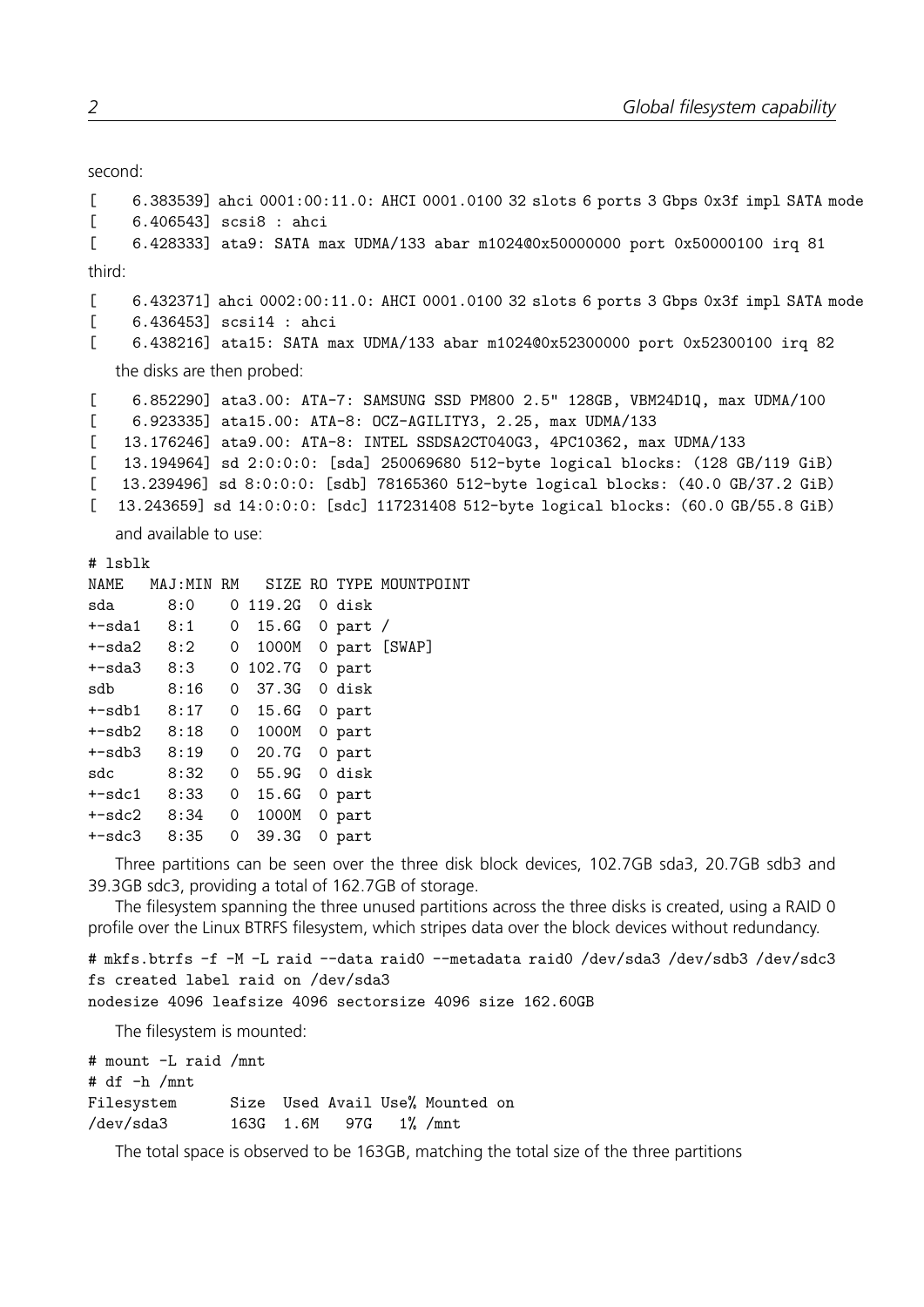# **3 Conclusion**

Alternatively to using BTRFS, the Linux Logical Volume Manager could be employed to present a single block device from three physical volumes created from the three partitions, over which a more traditional filesystem can be created.

Creation of a filesystem spanning multiple block devices on multiple servers was demonstrated. This capability has been tested on a 32-server system in Numascale's Oslo lab, giving immediate access to the 32 disks across the servers. Due to the capability Linux presents, up to 256 block devices can be used. In addition, the 64 ethernet devices were brought up.

On-going work is being conducted to enhance the performance when using such large-scale systems and futher capabilities will be presented in the future.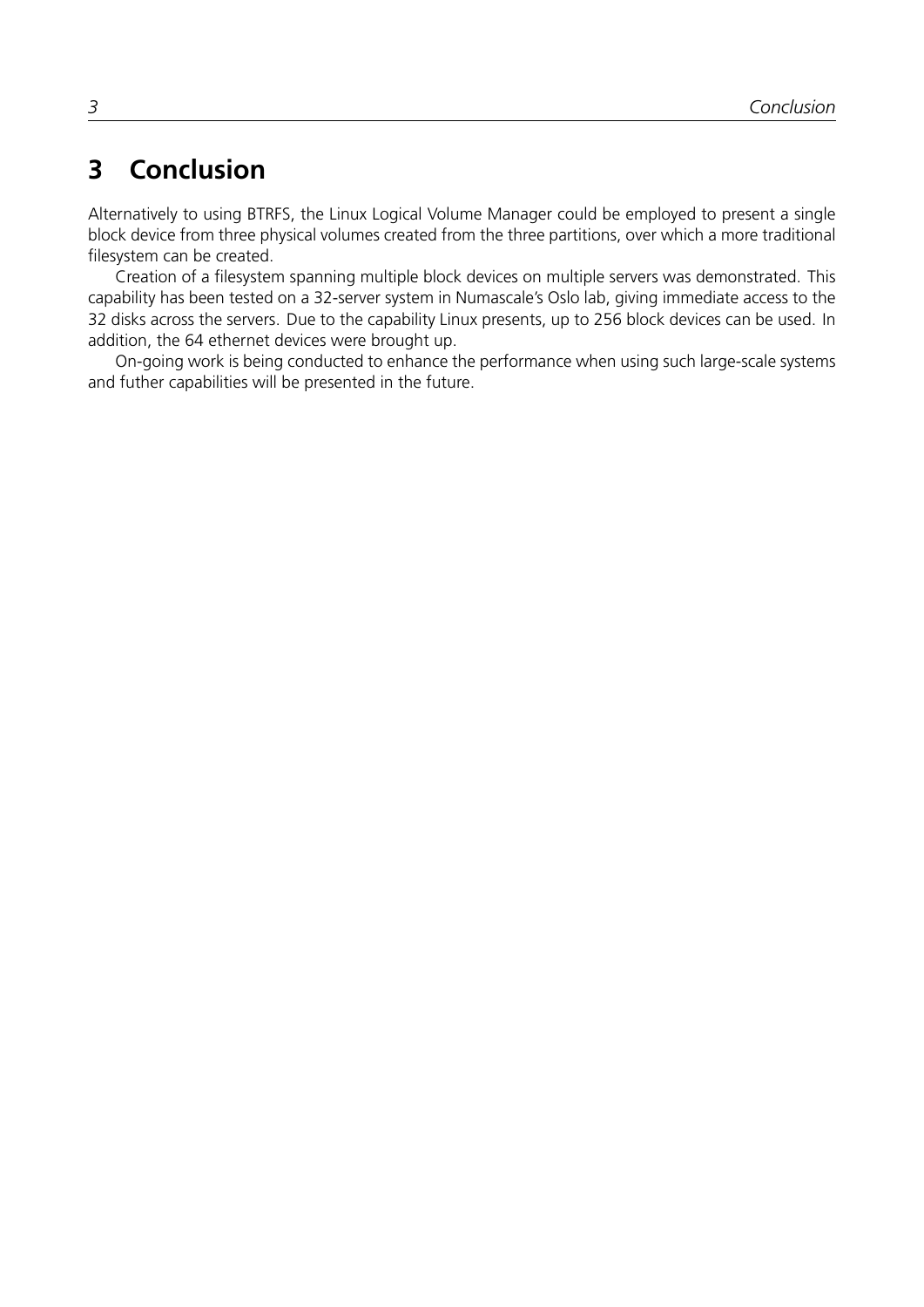### **Appendix A Code evolution of remote-IO capability**

\$ git log --summary --oneline nc-utils/bootloader/dnc-mmio.c e08f50d Fix remote-io on Broadcom HT1000 chipsets bd94154 Only allocate IO bars when there is space 6277cde Use >1TB NC MMIO mappings for 64-bit MMIO ranges 1b7f015 For now, disable slave IOAPIC assignment to save MMIO32 space 560b50c Assign PCIe SR-IOV BARs f66f50c Explicitly exclude IOAPICs, LAPIC and HPET in case e820 doesn't; move to easier exlude interface 31c7ae7 Fix PCIe extended capability searching and export 88ab49d Reserve old MCFG space and emit warning as SMM generates spurious access b37e218 Derive MMIO32 exclusions from e820 memory map, yielding more space 28c032d According to the PCIe 3 spec, it's safe to allocate 64-bit BARs as prefetchable, easing congestion c88f467 Check and allocate bridge BARs and expansion ROMs; printing fixes d46ad47 When moving past an existing allocation, re-write aligned start 16074e1 Correctly track bus containers 1fcdef1 Use non-scalar type to ensure assertion validity 851912d Drop deprecated code 6d23a22 Use dynamic allocation for BARs for larger systems a52cacd Align excluded ranges 9c1769b Increase entries for 32-server systems ae6b133 Use dynamic vector template for exclusion list 4779f37 Allocate and program remote IOAPICs d6cf856 Skip MMIO32 zeroing, as it is done in selftest f1655f5 Use appropriate limits 70ef9d8 Merge adjacent MMIO ranges; setup MMIO64 ranges when valid 8b40518 Fix MMIO32 ATT setup 5246ea0 Sort BARs by descending size to get closer packing given the alignment constraints 52abcea Host bridge shouldn't be programmed with decode regions c0d7d94 Only warn for BARs which will be reassigned c5490f8 Only add valid ranges 46317e0 Prevent generation of invalid MMIO ranges; exclude prefetchable ranges from master; add warnings 196a963 Use preprocessor definition for clarity 8c8af5e Fix SCC routing granularity 8b738f5 Cleanly reallocate 64-bit BARs and bridge windows on master a75b6bd Initial complete remote-IO support 5c0f851 Use preprocessor definition for APIC ATT index; dump MMIO64 routing a2a587b Use consistent and compact range notation 748e375 Add argument to MMIO range creation for when overwriting is expected 5f0fc28 Manage 32-bit, 64-bit MMIO and IO ranges separately 1009d7d Fix 64-bit BAR identification; disable PCI device during BAR probe to prevent issues; minor printing fix 24b06fd Decode remote VGA MMIO access to the SRI, fixing VGA text console access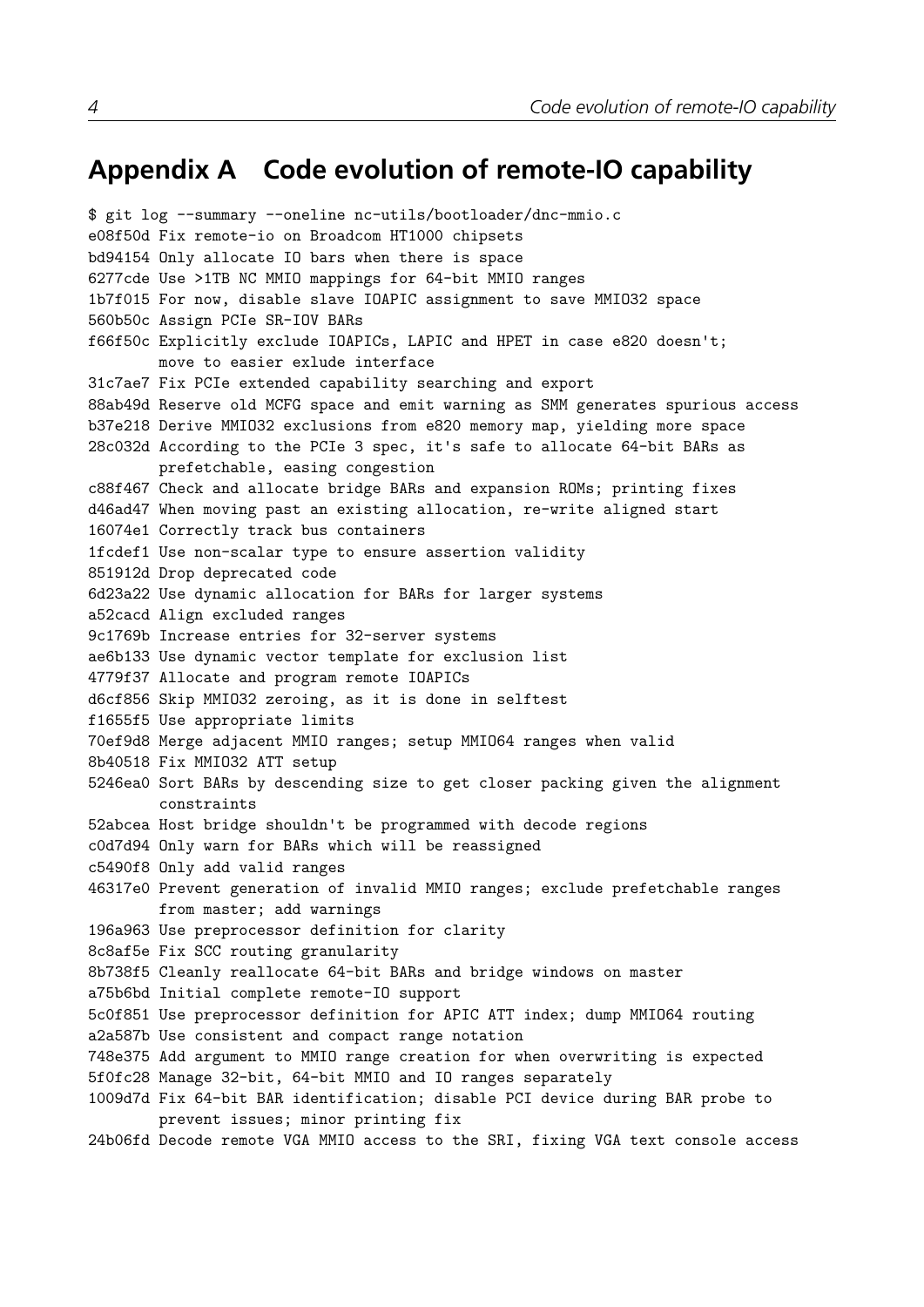from remote servers 677a972 Use nodes rather than nc\_node for clarity f8c3dd0 Deprecate checking cpuid for using NB HT ID range 6667a27 Fixes for remote IO 7be3ac7 Various fixes and improvements to I/O routing d1a6124 Route MMIO for remote IO, enabled via bootloader option remote-io f53fe53 Move to more consistent identifier naming 6dc9c3e Dynamically size nc\_node array d3076aa Implement PCI bridge scoping 13352d7 Add support for building with GNU C++ d678b82 Add remote error reporting mechanism; add UDP packet signature for safety; drop redundant arguments to network stack wrappers 057351a Only need to print 48-bit field widths for addresses 8e2332a Use bool where appropriate 7bb1f2d Move to using tabs for indentation rather than a mix of tabs and spaces, as there are only a handful of editors supporting mixing 6096f1d Use macro rather than open-coded expression 93b2285 Disable PCI devices and bridges on non-root servers for now d849401 Use standard datatypes for 8-64bit unsigned integers 9e6c898 Change AMD Northbridge function preprocessor definitions to include number and drop the implicit 'NB' prefix, for clarity 6757f1d Coding style fixes to promote consistency 8544c2f Fix and add IO map functions 4c740e1 Use the expected license type in source headers 41ba196 Include dnc-defs directly, so it is explicit fc80f20 Ensure constants have correct type 40ff458 Add early remote I/O support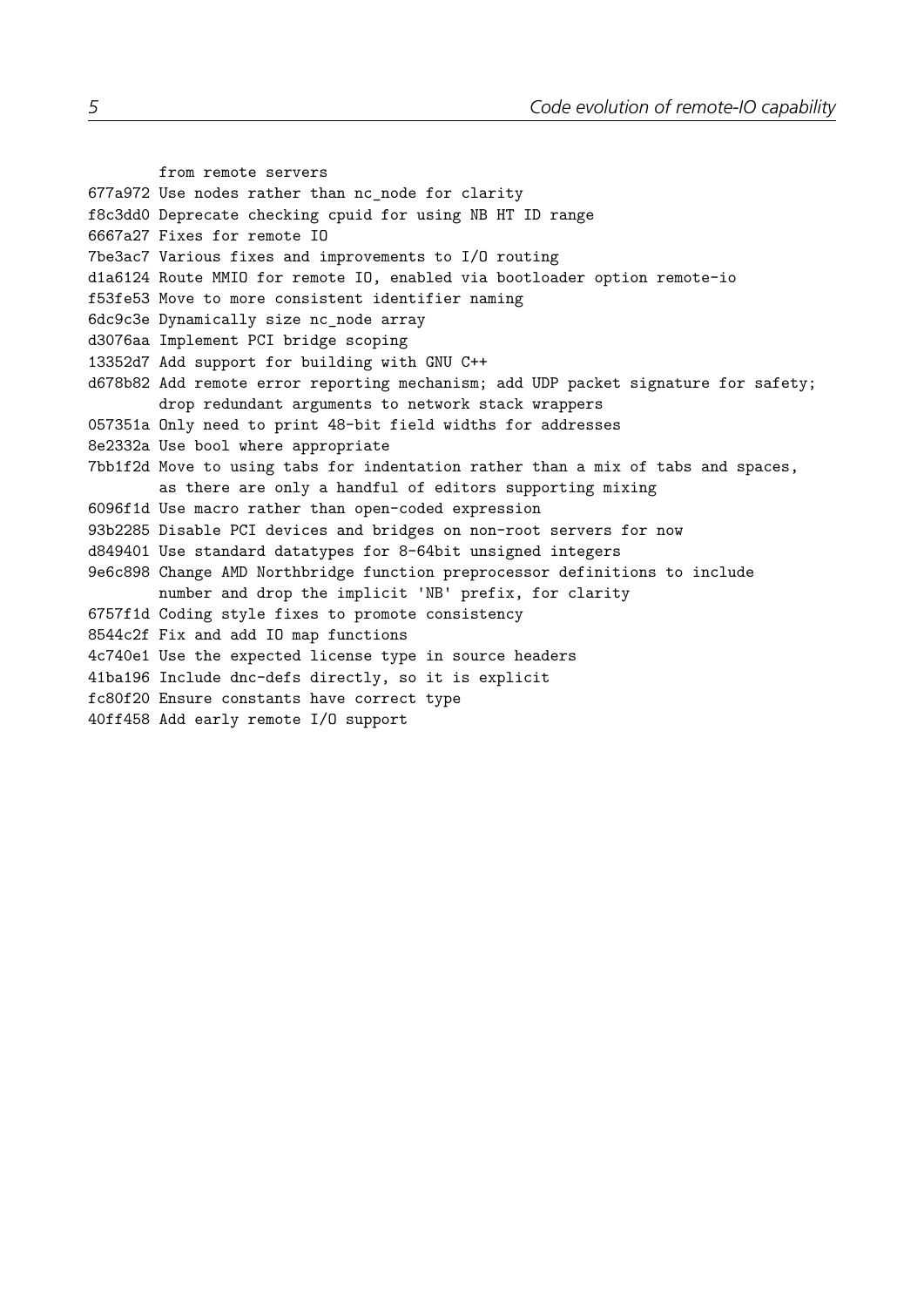### **Appendix B Complete PCI bus listing**

```
# lspci
0000:00:00.0 Host bridge: Advanced Micro Devices, Inc. [AMD/ATI]
             RD890 Northbridge only dual slot (2x16) PCI-e GFX Hydra part (rev 02)
0000:00:02.0 PCI bridge: Advanced Micro Devices, Inc. [AMD/ATI]
             RD890 PCI to PCI bridge (PCI express gpp port B)
0000:00:04.0 PCI bridge: Advanced Micro Devices, Inc. [AMD/ATI]
             RD890 PCI to PCI bridge (PCI express gpp port D)
0000:00:05.0 PCI bridge: Advanced Micro Devices, Inc. [AMD/ATI]
             RD890 PCI to PCI bridge (PCI express gpp port E)
0000:00:06.0 PCI bridge: Advanced Micro Devices, Inc. [AMD/ATI]
             RD890 PCI to PCI bridge (PCI express gpp port F)
0000:00:11.0 SATA controller: Advanced Micro Devices, Inc. [AMD/ATI]
             SB7x0/SB8x0/SB9x0 SATA Controller [AHCI mode]
0000:00:12.0 USB controller: Advanced Micro Devices, Inc. [AMD/ATI]
             SB7x0/SB8x0/SB9x0 USB OHCI0 Controller (rev ff)
0000:00:12.1 USB controller: Advanced Micro Devices, Inc. [AMD/ATI]
             SB7x0 USB OHCI1 Controller (rev ff)
0000:00:12.2 USB controller: Advanced Micro Devices, Inc. [AMD/ATI]
             SB7x0/SB8x0/SB9x0 USB EHCI Controller (rev ff)
0000:00:13.0 USB controller: Advanced Micro Devices, Inc. [AMD/ATI]
             SB7x0/SB8x0/SB9x0 USB OHCI0 Controller (rev ff)
0000:00:13.1 USB controller: Advanced Micro Devices, Inc. [AMD/ATI]
             SB7x0 USB OHCI1 Controller (rev ff)
0000:00:13.2 USB controller: Advanced Micro Devices, Inc. [AMD/ATI]
             SB7x0/SB8x0/SB9x0 USB EHCI Controller (rev ff)
0000:00:14.0 SMBus: Advanced Micro Devices, Inc. [AMD/ATI]
             SBx00 SMBus Controller (rev 3d)
0000:00:14.1 IDE interface: Advanced Micro Devices, Inc. [AMD/ATI]
             SB7x0/SB8x0/SB9x0 IDE Controller (rev ff)
0000:00:14.3 ISA bridge: Advanced Micro Devices, Inc. [AMD/ATI]
             SB7x0/SB8x0/SB9x0 LPC host controller (rev ff)
0000:00:14.4 PCI bridge: Advanced Micro Devices, Inc. [AMD/ATI]
             SBx00 PCI to PCI Bridge
0000:00:14.5 USB controller: Advanced Micro Devices, Inc. [AMD/ATI]
             SB7x0/SB8x0/SB9x0 USB OHCI2 Controller (rev ff)
0000:00:18.0 Host bridge: Advanced Micro Devices, Inc. [AMD]
             Family 15h Processor Function 0
0000:00:18.1 Host bridge: Advanced Micro Devices, Inc. [AMD]
             Family 15h Processor Function 1
0000:00:18.2 Host bridge: Advanced Micro Devices, Inc. [AMD]
             Family 15h Processor Function 2
0000:00:18.3 Host bridge: Advanced Micro Devices, Inc. [AMD]
             Family 15h Processor Function 3
0000:00:18.4 Host bridge: Advanced Micro Devices, Inc. [AMD]
```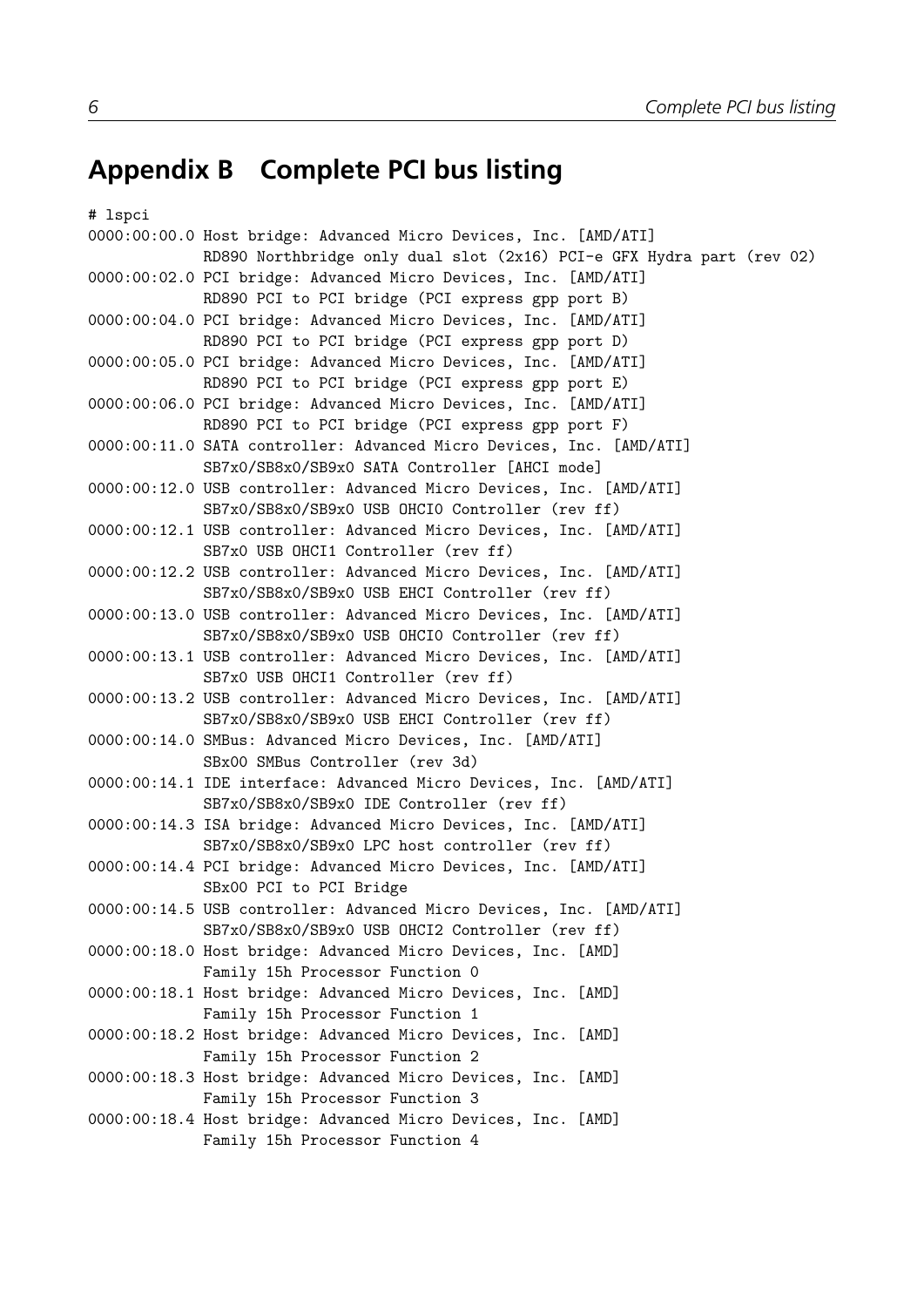```
0000:00:18.5 Host bridge: Advanced Micro Devices, Inc. [AMD]
             Family 15h Processor Function 5
0000:00:19.0 Host bridge: Numascale AS NumaChip N601 (rev 02)
0000:00:19.1 Host bridge: Numascale AS NumaChip N602 (rev 02)
0000:01:00.0 VGA compatible controller: Nvidia Corporation
             GK107 [GeForce GT 640] (rev a1)
0000:01:00.1 Audio device: Nvidia Corporation
             GK107 HDMI Audio Controller (rev a1)
0000:02:00.0 USB controller: NEC Corporation
             uPD720200 USB 3.0 Host Controller (rev 03)
0000:03:00.0 Ethernet controller: Intel Corporation
             82574L Gigabit Network Connection
0000:04:00.0 Ethernet controller: Intel Corporation
             82574L Gigabit Network Connection
0000:05:06.0 VGA compatible controller: ASPEED Technology, Inc.
             ASPEED Graphics Family (rev ff)
0001:00:00.0 Host bridge: Advanced Micro Devices, Inc. [AMD/ATI]
             RD890 Northbridge only dual slot (2x16) PCI-e GFX Hydra part (rev 02)
0001:00:02.0 PCI bridge: Advanced Micro Devices, Inc. [AMD/ATI]
             RD890 PCI to PCI bridge (PCI express gpp port B)
0001:00:04.0 PCI bridge: Advanced Micro Devices, Inc. [AMD/ATI]
             RD890 PCI to PCI bridge (PCI express gpp port D)
0001:00:05.0 PCI bridge: Advanced Micro Devices, Inc. [AMD/ATI]
             RD890 PCI to PCI bridge (PCI express gpp port E)
0001:00:06.0 PCI bridge: Advanced Micro Devices, Inc. [AMD/ATI]
             RD890 PCI to PCI bridge (PCI express gpp port F)
0001:00:11.0 SATA controller: Advanced Micro Devices, Inc. [AMD/ATI]
             SB7x0/SB8x0/SB9x0 SATA Controller [AHCI mode]
0001:00:14.0 ISA bridge: Advanced Micro Devices, Inc. [AMD/ATI]
             SBx00 SMBus Controller (rev 3d)
0001:00:14.4 PCI bridge: Advanced Micro Devices, Inc. [AMD/ATI]
             SBx00 PCI to PCI Bridge
0001:00:18.0 Host bridge: Advanced Micro Devices, Inc. [AMD]
             Family 15h Processor Function 0
0001:00:18.1 Host bridge: Advanced Micro Devices, Inc. [AMD]
             Family 15h Processor Function 1
0001:00:18.2 Host bridge: Advanced Micro Devices, Inc. [AMD]
             Family 15h Processor Function 2
0001:00:18.3 Host bridge: Advanced Micro Devices, Inc. [AMD]
             Family 15h Processor Function 3
0001:00:18.4 Host bridge: Advanced Micro Devices, Inc. [AMD]
             Family 15h Processor Function 4
0001:00:18.5 Host bridge: Advanced Micro Devices, Inc. [AMD]
             Family 15h Processor Function 5
0001:00:19.0 Host bridge: Numascale AS NumaChip N601 (rev 02)
0001:00:19.1 Host bridge: Numascale AS NumaChip N602 (rev 02)
0001:00:1a.0 Host bridge: Advanced Micro Devices, Inc. [AMD]
```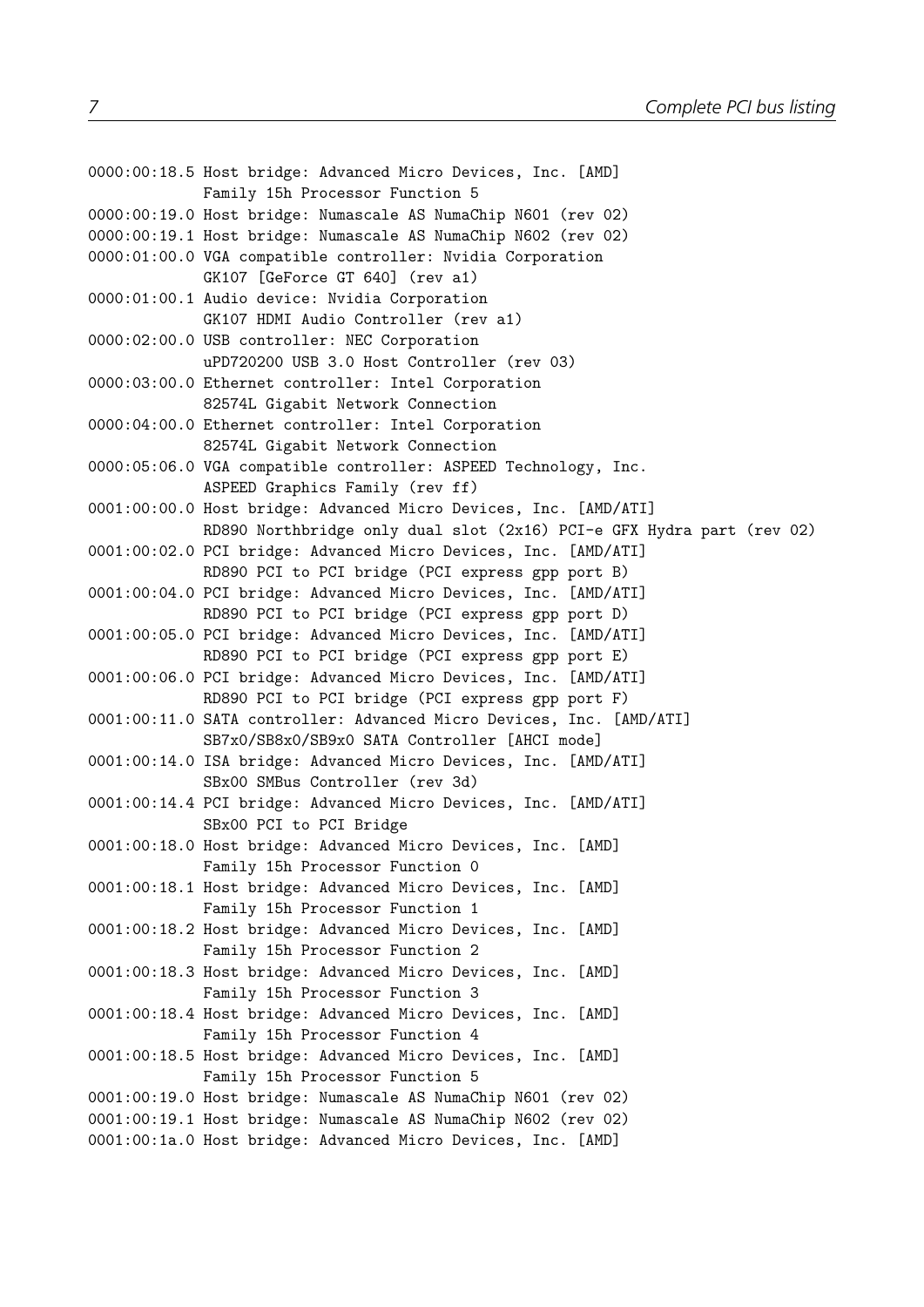| Family 15h Processor Function 0 (rev ff)                     |       |
|--------------------------------------------------------------|-------|
| 0001:00:1a.1 Host bridge: Advanced Micro Devices, Inc. [AMD] |       |
| Family 15h Processor Function 1 (rev ff)                     |       |
| 0001:00:1a.2 Host bridge: Advanced Micro Devices, Inc. [AMD] |       |
| Family 15h Processor Function 2 (rev ff)                     |       |
| 0001:00:1a.3 Host bridge: Advanced Micro Devices, Inc. [AMD] |       |
| Family 15h Processor Function 3 (rev ff)                     |       |
| 0001:00:1a.4 Host bridge: Advanced Micro Devices, Inc.       | [AMD] |
| Family 15h Processor Function 4 (rev ff)                     |       |
| 0001:00:1a.5 Host bridge: Advanced Micro Devices, Inc. [AMD] |       |
| Family 15h Processor Function 5 (rev ff)                     |       |
| 0001:00:1b.0 Host bridge: Advanced Micro Devices, Inc. [AMD] |       |
| Family 15h Processor Function 0 (rev ff)                     |       |
| 0001:00:1b.1 Host bridge: Advanced Micro Devices, Inc. [AMD] |       |
| Family 15h Processor Function 1 (rev ff)                     |       |
| 0001:00:1b.2 Host bridge: Advanced Micro Devices, Inc.       | [AMD] |
| Family 15h Processor Function 2 (rev ff)                     |       |
| 0001:00:1b.3 Host bridge: Advanced Micro Devices, Inc. [AMD] |       |
| Family 15h Processor Function 3 (rev ff)                     |       |
| 0001:00:1b.4 Host bridge: Advanced Micro Devices, Inc. [AMD] |       |
| Family 15h Processor Function 4 (rev ff)                     |       |
| 0001:00:1b.5 Host bridge: Advanced Micro Devices, Inc. [AMD] |       |
| Family 15h Processor Function 5 (rev ff)                     |       |
| 0001:00:1c.0 Host bridge: Advanced Micro Devices, Inc. [AMD] |       |
| Family 15h Processor Function 0 (rev ff)                     |       |
| 0001:00:1c.1 Host bridge: Advanced Micro Devices, Inc. [AMD] |       |
| Family 15h Processor Function 1 (rev ff)                     |       |
| 0001:00:1c.2 Host bridge: Advanced Micro Devices, Inc. [AMD] |       |
| Family 15h Processor Function 2 (rev ff)                     |       |
| 0001:00:1c.3 Host bridge: Advanced Micro Devices, Inc. [AMD] |       |
| Family 15h Processor Function 3 (rev ff)                     |       |
| 0001:00:1c.4 Host bridge: Advanced Micro Devices, Inc. [AMD] |       |
| Family 15h Processor Function 4 (rev ff)                     |       |
| 0001:00:1c.5 Host bridge: Advanced Micro Devices, Inc. [AMD] |       |
| Family 15h Processor Function 5 (rev ff)                     |       |
| 0001:00:1d.0 Host bridge: Advanced Micro Devices, Inc. [AMD] |       |
| Family 15h Processor Function 0 (rev ff)                     |       |
| 0001:00:1d.1 Host bridge: Advanced Micro Devices, Inc.       | [AMD] |
| Family 15h Processor Function 1 (rev ff)                     |       |
| 0001:00:1d.2 Host bridge: Advanced Micro Devices, Inc. [AMD] |       |
| Family 15h Processor Function 2 (rev ff)                     |       |
| 0001:00:1d.3 Host bridge: Advanced Micro Devices, Inc.       | [AMD] |
| Family 15h Processor Function 3 (rev ff)                     |       |
| 0001:00:1d.4 Host bridge: Advanced Micro Devices, Inc. [AMD] |       |
| Family 15h Processor Function 4 (rev ff)                     |       |
| 0001:00:1d.5 Host bridge: Advanced Micro Devices, Inc. [AMD] |       |
| Family 15h Processor Function 5 (rev ff)                     |       |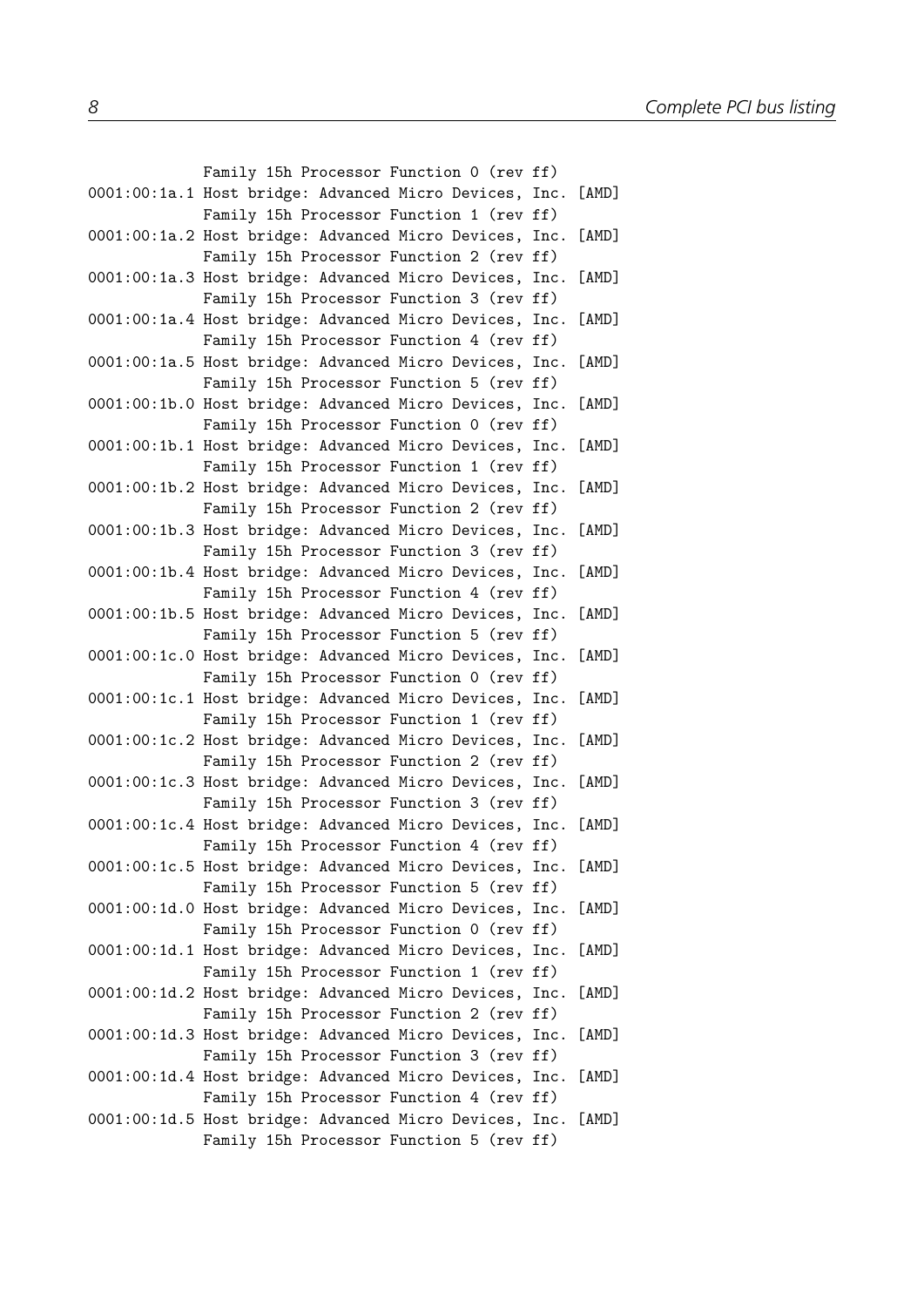```
0001:00:1e.0 Host bridge: Advanced Micro Devices, Inc. [AMD]
             Family 15h Processor Function 0 (rev ff)
0001:00:1e.1 Host bridge: Advanced Micro Devices, Inc. [AMD]
             Family 15h Processor Function 1 (rev ff)
0001:00:1e.2 Host bridge: Advanced Micro Devices, Inc. [AMD]
             Family 15h Processor Function 2 (rev ff)
0001:00:1e.3 Host bridge: Advanced Micro Devices, Inc. [AMD]
             Family 15h Processor Function 3 (rev ff)
0001:00:1e.4 Host bridge: Advanced Micro Devices, Inc. [AMD]
             Family 15h Processor Function 4 (rev ff)
0001:00:1e.5 Host bridge: Advanced Micro Devices, Inc. [AMD]
             Family 15h Processor Function 5 (rev ff)
0001:00:1f.0 Host bridge: Advanced Micro Devices, Inc. [AMD]
             Family 15h Processor Function 0 (rev ff)
0001:00:1f.1 Host bridge: Advanced Micro Devices, Inc. [AMD]
             Family 15h Processor Function 1 (rev ff)
0001:00:1f.2 Host bridge: Advanced Micro Devices, Inc. [AMD]
             Family 15h Processor Function 2 (rev ff)
0001:00:1f.3 Host bridge: Advanced Micro Devices, Inc. [AMD]
             Family 15h Processor Function 3 (rev ff)
0001:00:1f.4 Host bridge: Advanced Micro Devices, Inc. [AMD]
             Family 15h Processor Function 4 (rev ff)
0001:00:1f.5 Host bridge: Advanced Micro Devices, Inc. [AMD]
             Family 15h Processor Function 5 (rev ff)
0001:01:00.0 VGA compatible controller: Nvidia Corporation
             GK107 [GeForce GT 640] (rev a1)
0001:01:00.1 Audio device: Nvidia Corporation
             GK107 HDMI Audio Controller (rev a1)
0001:02:00.0 USB controller: NEC Corporation
             uPD720200 USB 3.0 Host Controller (rev 03)
0001:03:00.0 Ethernet controller: Intel Corporation
             82574L Gigabit Network Connection
0001:04:00.0 Ethernet controller: Intel Corporation
             82574L Gigabit Network Connection
0002:00:00.0 Host bridge: Advanced Micro Devices, Inc. [AMD/ATI]
             RD890 Northbridge only dual slot (2x16) PCI-e GFX Hydra part (rev 02)
0002:00:02.0 PCI bridge: Advanced Micro Devices, Inc. [AMD/ATI]
             RD890 PCI to PCI bridge (PCI express gpp port B)
0002:00:04.0 PCI bridge: Advanced Micro Devices, Inc. [AMD/ATI]
             RD890 PCI to PCI bridge (PCI express gpp port D)
0002:00:05.0 PCI bridge: Advanced Micro Devices, Inc. [AMD/ATI]
             RD890 PCI to PCI bridge (PCI express gpp port E)
0002:00:06.0 PCI bridge: Advanced Micro Devices, Inc. [AMD/ATI]
             RD890 PCI to PCI bridge (PCI express gpp port F)
0002:00:11.0 SATA controller: Advanced Micro Devices, Inc. [AMD/ATI]
             SB7x0/SB8x0/SB9x0 SATA Controller [AHCI mode]
0002:00:14.0 ISA bridge: Advanced Micro Devices, Inc. [AMD/ATI]
```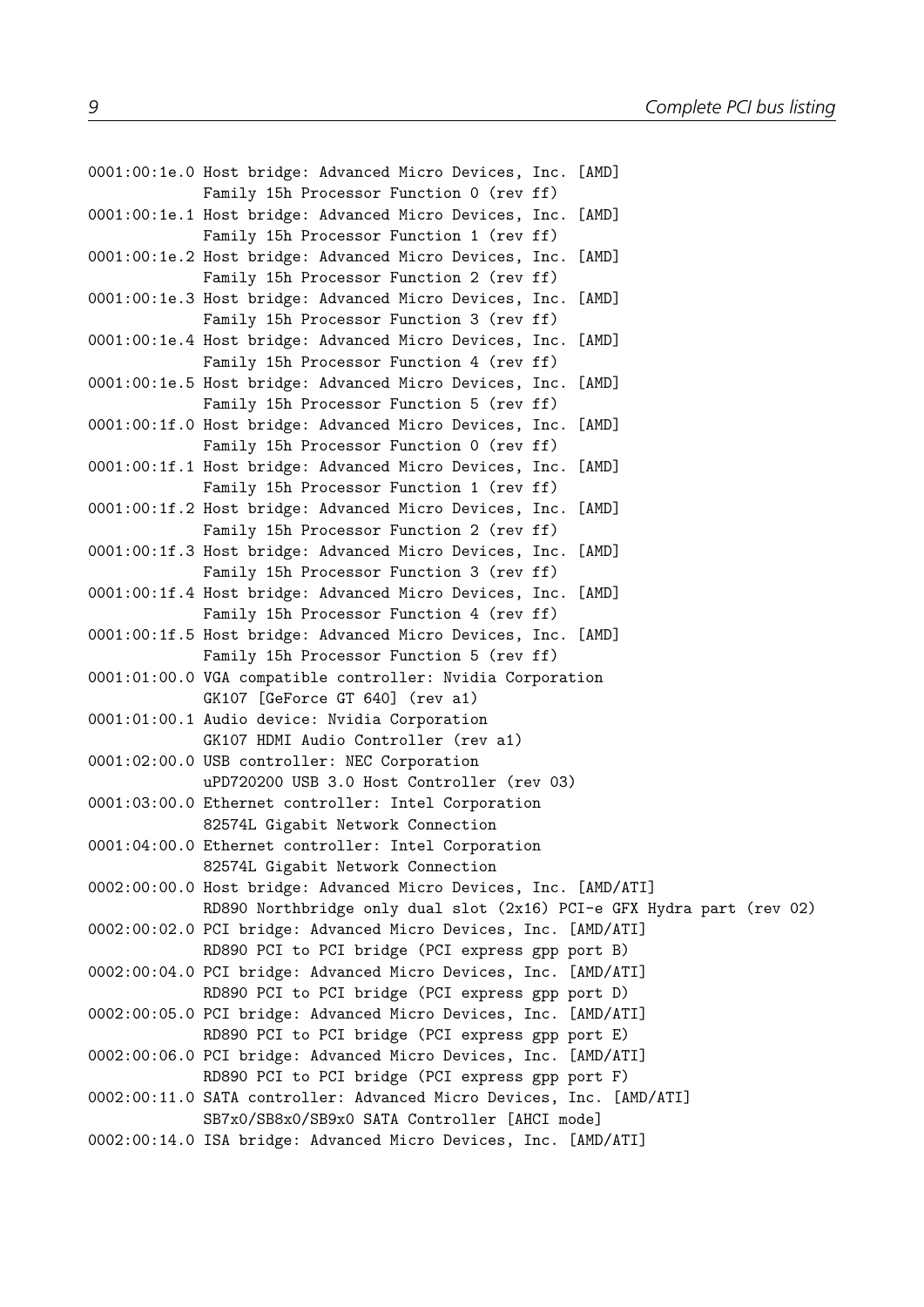```
SBx00 SMBus Controller (rev 3d)
0002:00:14.4 PCI bridge: Advanced Micro Devices, Inc. [AMD/ATI]
             SBx00 PCI to PCI Bridge
0002:00:18.0 Host bridge: Advanced Micro Devices, Inc. [AMD]
             Family 15h Processor Function 0
0002:00:18.1 Host bridge: Advanced Micro Devices, Inc. [AMD]
             Family 15h Processor Function 1
0002:00:18.2 Host bridge: Advanced Micro Devices, Inc. [AMD]
             Family 15h Processor Function 2
0002:00:18.3 Host bridge: Advanced Micro Devices, Inc. [AMD]
             Family 15h Processor Function 3
0002:00:18.4 Host bridge: Advanced Micro Devices, Inc. [AMD]
             Family 15h Processor Function 4
0002:00:18.5 Host bridge: Advanced Micro Devices, Inc. [AMD]
             Family 15h Processor Function 5
0002:00:19.0 Host bridge: Numascale AS NumaChip N601 (rev 02)
0002:00:19.1 Host bridge: Numascale AS NumaChip N602 (rev 02)
0002:00:1a.0 Host bridge: Advanced Micro Devices, Inc. [AMD]
             Family 15h Processor Function 0
0002:00:1a.1 Host bridge: Advanced Micro Devices, Inc. [AMD]
             Family 15h Processor Function 1
0002:00:1a.2 Host bridge: Advanced Micro Devices, Inc. [AMD]
             Family 15h Processor Function 2
0002:00:1a.3 Host bridge: Advanced Micro Devices, Inc. [AMD]
             Family 15h Processor Function 3
0002:00:1a.4 Host bridge: Advanced Micro Devices, Inc. [AMD]
             Family 15h Processor Function 4
0002:00:1a.5 Host bridge: Advanced Micro Devices, Inc. [AMD]
             Family 15h Processor Function 5
0002:00:1b.0 Host bridge: Advanced Micro Devices, Inc. [AMD]
             Family 15h Processor Function 0
0002:00:1b.1 Host bridge: Advanced Micro Devices, Inc. [AMD]
             Family 15h Processor Function 1
0002:00:1b.2 Host bridge: Advanced Micro Devices, Inc. [AMD]
             Family 15h Processor Function 2
0002:00:1b.3 Host bridge: Advanced Micro Devices, Inc. [AMD]
             Family 15h Processor Function 3
0002:00:1b.4 Host bridge: Advanced Micro Devices, Inc. [AMD]
             Family 15h Processor Function 4
0002:00:1b.5 Host bridge: Advanced Micro Devices, Inc. [AMD]
             Family 15h Processor Function 5
0002:00:1c.0 Host bridge: Advanced Micro Devices, Inc. [AMD]
             Family 15h Processor Function 0
0002:00:1c.1 Host bridge: Advanced Micro Devices, Inc. [AMD]
             Family 15h Processor Function 1
0002:00:1c.2 Host bridge: Advanced Micro Devices, Inc. [AMD]
             Family 15h Processor Function 2
```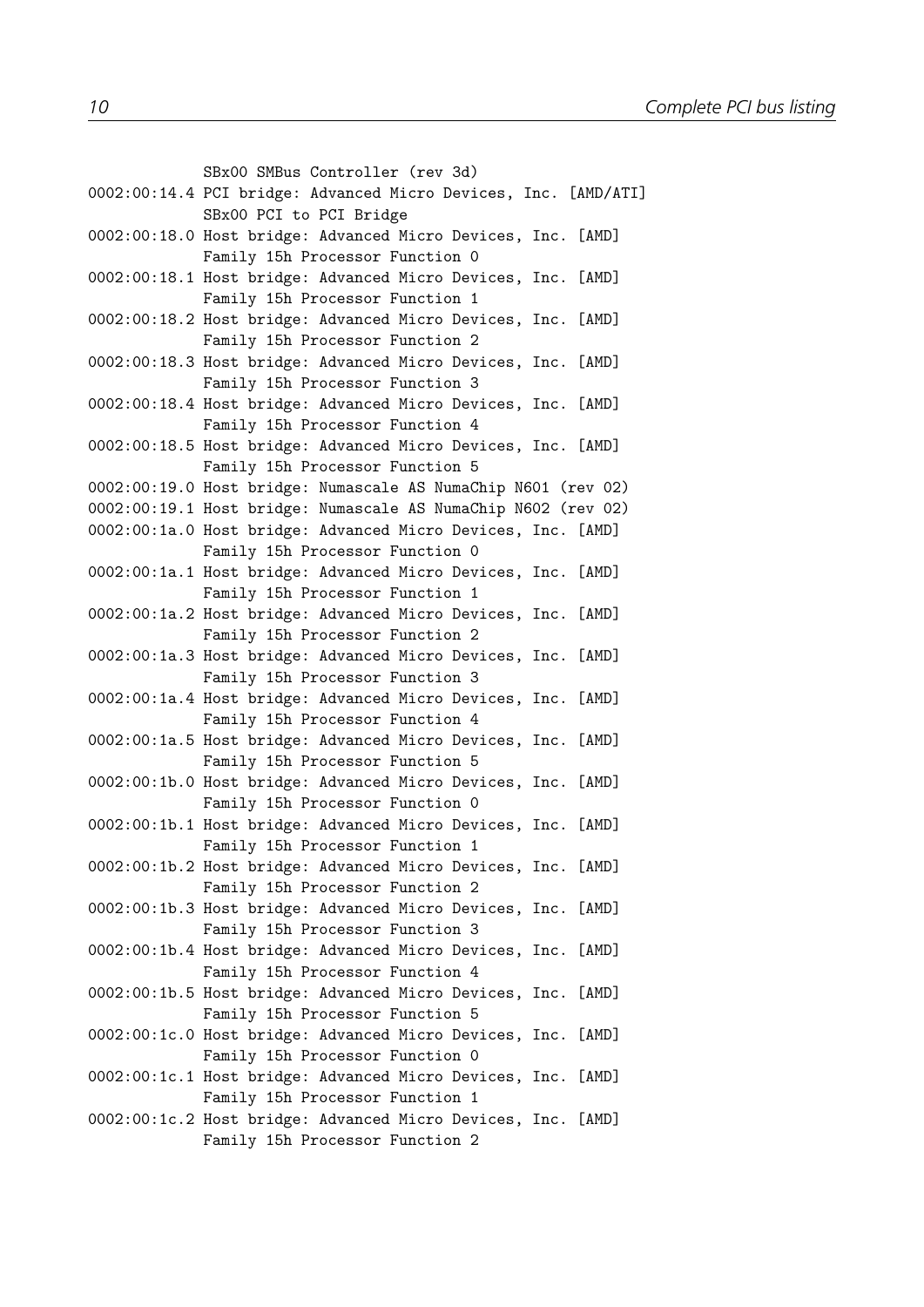| 0002:00:1c.3 Host bridge: Advanced Micro Devices, Inc. [AMD]<br>Family 15h Processor Function 3 |  |
|-------------------------------------------------------------------------------------------------|--|
| 0002:00:1c.4 Host bridge: Advanced Micro Devices, Inc. [AMD]<br>Family 15h Processor Function 4 |  |
| 0002:00:1c.5 Host bridge: Advanced Micro Devices, Inc. [AMD]<br>Family 15h Processor Function 5 |  |
| 0002:00:1d.0 Host bridge: Advanced Micro Devices, Inc. [AMD]<br>Family 15h Processor Function 0 |  |
| 0002:00:1d.1 Host bridge: Advanced Micro Devices, Inc. [AMD]<br>Family 15h Processor Function 1 |  |
| 0002:00:1d.2 Host bridge: Advanced Micro Devices, Inc. [AMD]<br>Family 15h Processor Function 2 |  |
| 0002:00:1d.3 Host bridge: Advanced Micro Devices, Inc. [AMD]<br>Family 15h Processor Function 3 |  |
| 0002:00:1d.4 Host bridge: Advanced Micro Devices, Inc. [AMD]<br>Family 15h Processor Function 4 |  |
| 0002:00:1d.5 Host bridge: Advanced Micro Devices, Inc. [AMD]<br>Family 15h Processor Function 5 |  |
| 0002:00:1e.0 Host bridge: Advanced Micro Devices, Inc. [AMD]<br>Family 15h Processor Function 0 |  |
| 0002:00:1e.1 Host bridge: Advanced Micro Devices, Inc. [AMD]<br>Family 15h Processor Function 1 |  |
| 0002:00:1e.2 Host bridge: Advanced Micro Devices, Inc. [AMD]                                    |  |
| Family 15h Processor Function 2<br>0002:00:1e.3 Host bridge: Advanced Micro Devices, Inc. [AMD] |  |
| Family 15h Processor Function 3<br>0002:00:1e.4 Host bridge: Advanced Micro Devices, Inc. [AMD] |  |
| Family 15h Processor Function 4<br>0002:00:1e.5 Host bridge: Advanced Micro Devices, Inc. [AMD] |  |
| Family 15h Processor Function 5<br>0002:00:1f.0 Host bridge: Advanced Micro Devices, Inc. [AMD] |  |
| Family 15h Processor Function 0<br>0002:00:1f.1 Host bridge: Advanced Micro Devices, Inc. [AMD] |  |
| Family 15h Processor Function 1<br>0002:00:1f.2 Host bridge: Advanced Micro Devices, Inc. [AMD] |  |
| Family 15h Processor Function 2<br>0002:00:1f.3 Host bridge: Advanced Micro Devices, Inc. [AMD] |  |
| Family 15h Processor Function 3<br>0002:00:1f.4 Host bridge: Advanced Micro Devices, Inc. [AMD] |  |
| Family 15h Processor Function 4<br>0002:00:1f.5 Host bridge: Advanced Micro Devices, Inc. [AMD] |  |
| Family 15h Processor Function 5<br>0002:01:00.0 VGA compatible controller: Nvidia Corporation   |  |
| GK107 [GeForce GT 640] (rev a1)<br>0002:01:00.1 Audio device: Nvidia Corporation                |  |
| GK107 HDMI Audio Controller (rev a1)<br>0002:02:00.0 USB controller: NEC Corporation            |  |